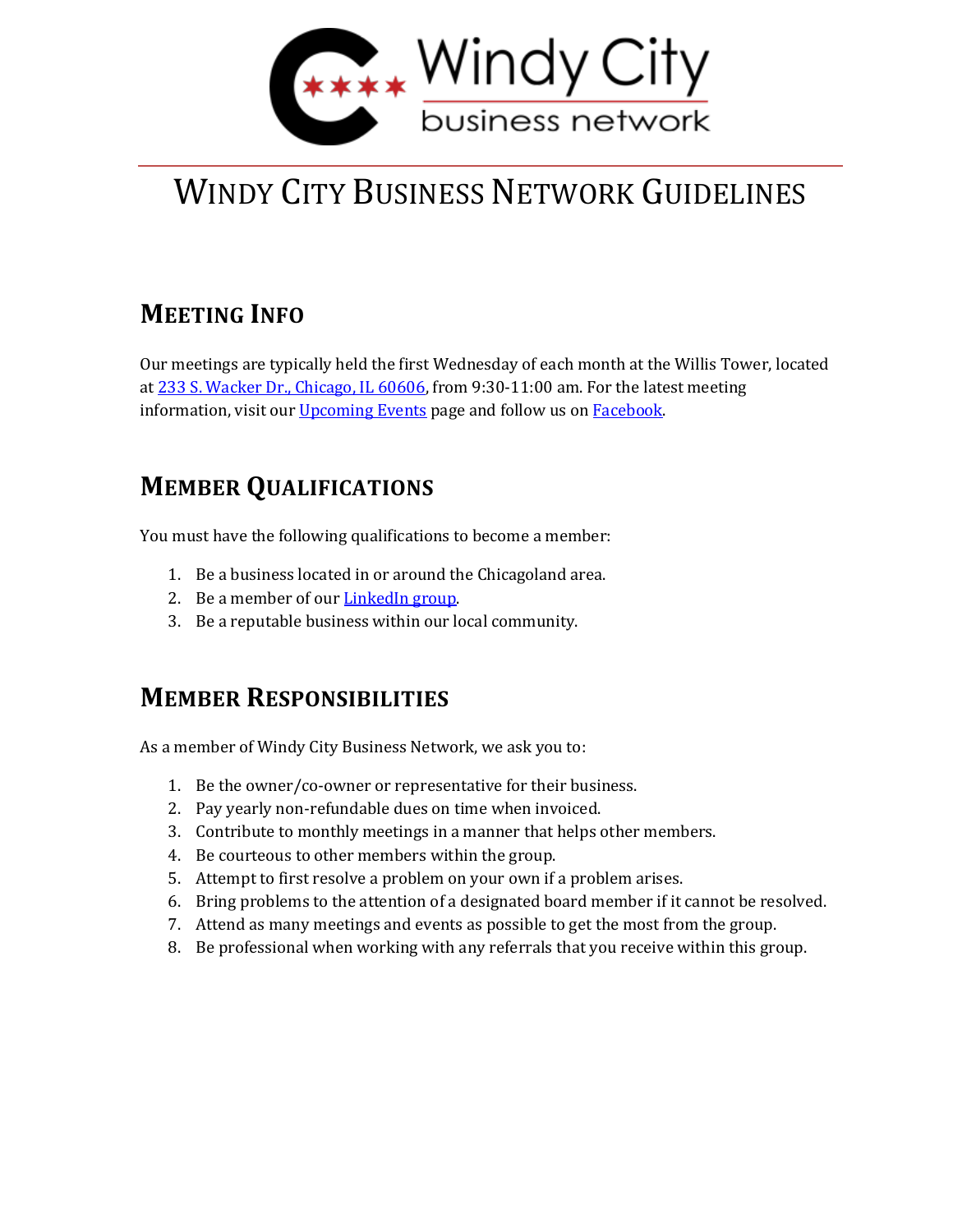

#### **MEETING GUIDELINES**

When attending monthly meetings, we ask that each member:

- 1. Be punctual and arrive when meetings begin to get a seat.
- 2. Be prepared to introduce your company at each meeting.
- 3. Be prepared to give any referrals or to speak about referrals you have received.
- 4. Bring plenty of business cards to share with guests or current members who may want to refer your business.

#### **MEMBERSHIP PAYMENTS**

New members must pay their yearly membership dues of \$399 in full before they can attend the following meeting.

Current members must pay their yearly membership dues of \$399 when they are invoiced on their anniversary date.

Payments include credit cards or a check made out to: **Windy City Business Network**

Membership dues cover the following:

- 1. Operational costs for meeting room each month (12 meetings a year).
- 2. Breakfast at each of the monthly meetings (12 meetings a year).
- 3. Entry fee to public monthly social networking event.
- 4. Cocktails at monthly social networking event.
- 5. Promotional/advertising costs throughout the year featuring your business.

Membership dues are non-refundable.

#### **MEETING AGENDA**

The agenda for upcoming meetings will be published on the Windy City Business Network website [\(www.windycitybiz.net/events/\)](http://www.windycitybiz.net/events/) in the blog section as a new post. It will also be shared on the public Facebook page for the group [\(www.facebook.com/WindyCityBizNetwork/\)](https://www.facebook.com/WindyCityBizNetwork/).